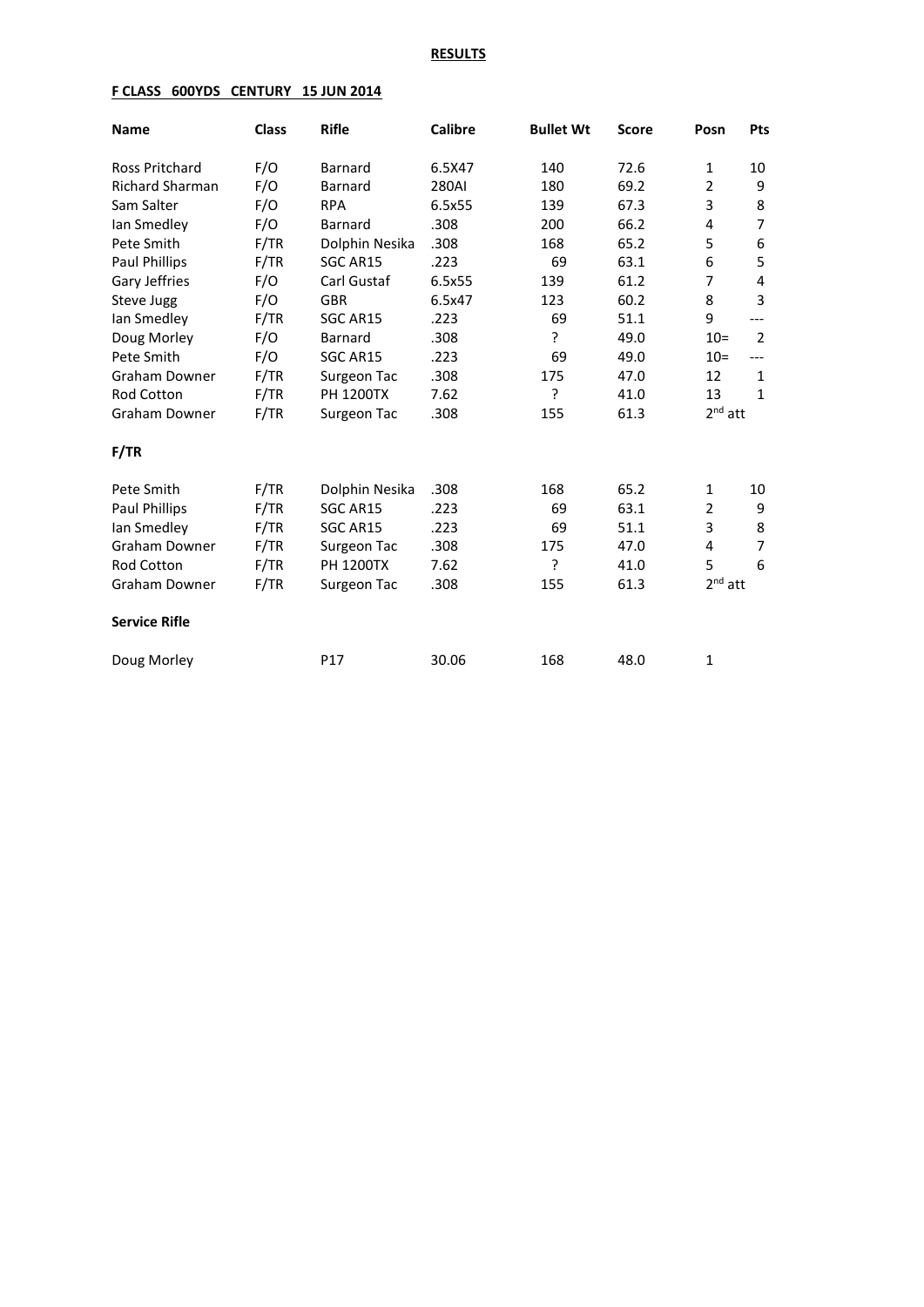### **GALLERY RIFLE (CF) OFFHAND 25M OLD SARUM 22 JUN 2014**

| Name                | Top | <b>Bottom</b> | Total | Posn |
|---------------------|-----|---------------|-------|------|
| Mick East           | 144 | 145           | 289   | 1    |
| lan Smedley         | 145 | 137           | 282   | 2    |
| Matt Mercer         | 130 | 138           | 268   | 3    |
| Chris Dauwalder     | 129 | 136           | 265   | 4    |
| Chris Blackler      | 128 | 135           | 263   | 5    |
| Pete Smith          | 129 | 133           | 262   | 6    |
| <b>Steve Mercer</b> | 121 | 140           | 261   | 7    |
| Richard Clapp       | 135 | 122           | 257   | 8    |
| Simon Raud          | 125 | 126           | 251   | 9    |
| <b>Rod Cotton</b>   | 128 | 121           | 249   | 10   |
| Ross Pritchard      | 119 | 125           | 244   | 11   |
| Gerry Bateman       | 116 | 124           | 240   | 12   |
| Peter Kiv           | 117 | 110           | 227   | 13   |
| Elke Schaub         | 104 | 122           | 226   | 14   |
| <b>Tony Butler</b>  | 121 | 103           | 224   | 15   |
| Thomas Kulitz       | 95  | 91            | 186   | 16   |

# **GALLERY RIFLE (CF) 'TIMED & PRECISION 1' OLD SARUM 22 JUN 2014**

| <b>Name</b>          | <b>P1</b> | P <sub>2</sub> | P3   | Total  | Posn |
|----------------------|-----------|----------------|------|--------|------|
| Mick East            | 120.7     | 120.10         | 60.5 | 300.22 | 1    |
| lan Smedley          | 119.6     | 120.6          | 60.4 | 299.16 | 2    |
| Pete Smith           | 118.4     | 119.6          | 59.5 | 296.15 | 3    |
| Chris Dauwalder      | 117.4     | 119.7          | 60.2 | 296.13 | 4    |
| Chris Blackler       | 116.4     | 119.8          | 60.4 | 295.16 | 5    |
| <b>Richard Clapp</b> | 117.4     | 118.2          | 60.4 | 295.10 | 6    |
| Martin Wilson        | 120.3     | 114.1          | 60.1 | 294.5  | 7    |
| Sam Salter           | 115.4     | 118.5          | 60.2 | 293.11 | 8    |
| Lloyd Davy           | 114.1     | 118.4          | 60.2 | 292.7  | 9    |
| Gerry Bateman        | 113.3     | 116.2          | 59.1 | 288.6  | 10   |
| Ross Pritchard       | 112.4     | 116.4          | 58.2 | 286.10 | 11   |
| Peter Kiv            | 108.1     | 113.2          | 59.1 | 280.4  | 12   |
| <b>Rod Cotton</b>    | 115.2     | 109.1          | 54.0 | 278.3  | 13   |
| Steve Monk           | 116.1     | 96.1           | 60.1 | 272.3  | 14   |

### **.22 RIMFIRE PRONE 100YDS ANDOVER 29 JUN 2014 New targets – max score 250.15 from 25 shots**

| Name                 | Score | Posn |
|----------------------|-------|------|
| lan Smedley          | 206.1 | 1    |
| Pete Smith           | 205.0 | 2    |
| Ivan Casey           | 155.0 | 3    |
| Elke Schaub          | 149.0 | 4    |
| Thomas Kilisz        | 147.0 | 5    |
| Chris Dauwalder      | 146.0 | 6    |
| Norman Williamson    | 143.0 | 7    |
| Jason Slater         | 140.0 | 8    |
| Rob Scherer          | 138.0 | 9    |
| <b>Paul Phillips</b> | 117.0 | 10   |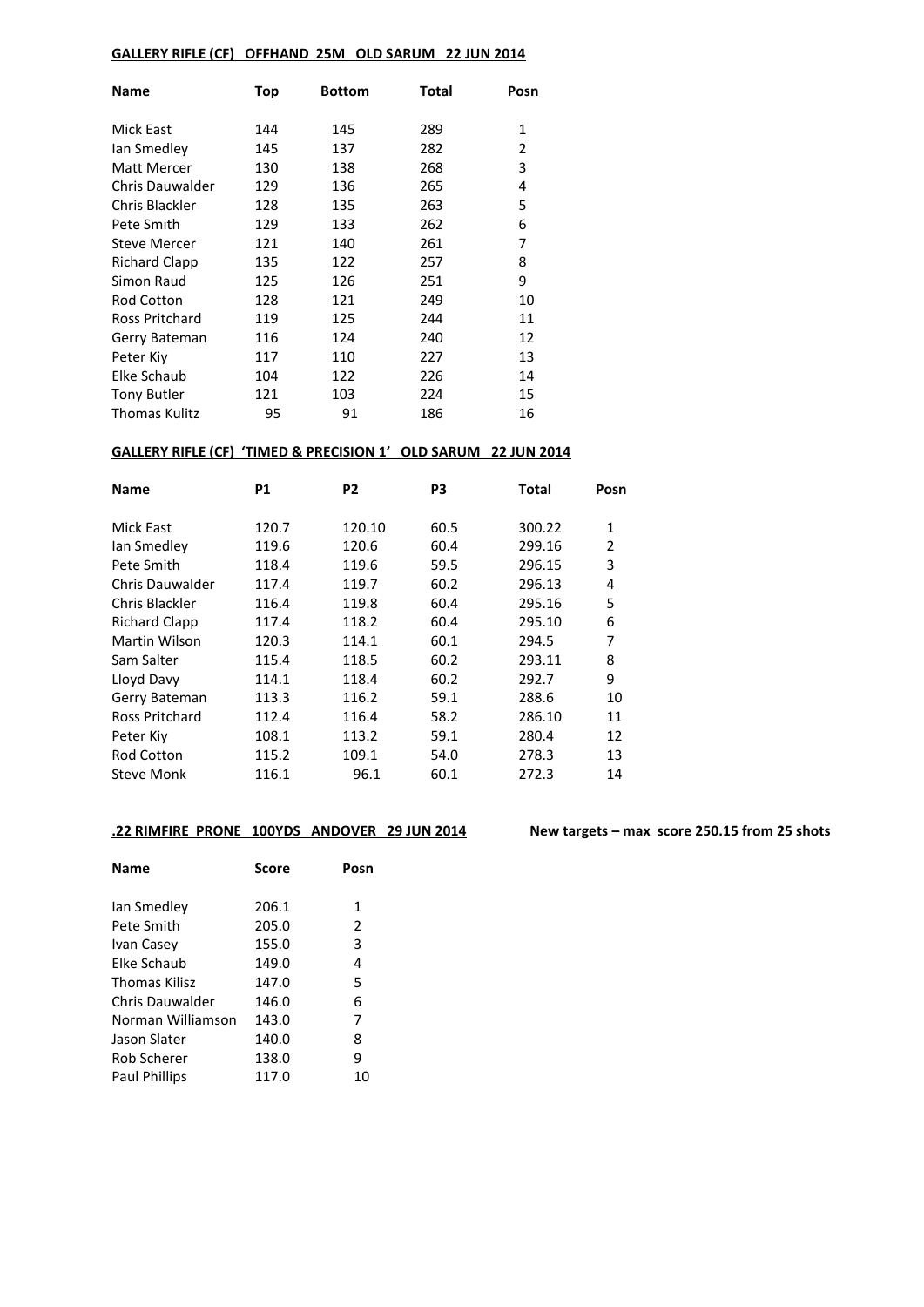# **JIM FRENCH COMPETITION 25YDS OLD SARUM 6 JUL 2014**

| <b>Name</b>         | Top | <b>Bottom</b> | Total | Posn |
|---------------------|-----|---------------|-------|------|
| <b>Steve Mercer</b> | 142 | 130           | 272   | 1    |
| Mick East           | 131 | 133           | 264   | 2    |
| lan Smedley         | 126 | 126           | 252   | 3    |
| <b>Steve Monk</b>   | 116 | 125           | 241   | 4    |
| Paul Phillips       | 111 | 110           | 221   | 5    |
| Ross Pritchard      | 74  | 117           | 191   | 6    |
| Harold Isaac        | 82  | 101           | 183   | 7    |
| Chris Blackler      | 97  | 66            | 163   | 8    |
| Martin Wilson       | 70  | 89            | 159   | 9    |

### **Air Rifle – 30 shots in 6 minutes (springers) or 5 minutes (others), to include all loading**

### **.22 rimfire – 30 shots in 3 minutes, to include all loading**

| Steve Mercer          | 139 | 135 | 274 | 1    |
|-----------------------|-----|-----|-----|------|
| Mick East             | 144 | 127 | 271 | 2    |
| Darren Christian      | 135 | 134 | 269 | 3    |
| Chris Blackler        | 138 | 130 | 268 | $4=$ |
| Paul Phillips         | 134 | 134 | 268 | $4=$ |
| lan Smedley           | 131 | 136 | 267 | 6    |
| Chris Dauwalder       | 128 | 131 | 259 | 7    |
| Sam Salter            | 126 | 129 | 255 | 8    |
| <b>Ross Pritchard</b> | 128 | 115 | 243 | 9    |
| <b>Tony Butler</b>    | 119 | 118 | 237 | 10   |
| Martin Wilson         | 119 | 110 | 228 | 11   |
| Harold Isaac          | 118 | 107 | 225 | 12   |
| <b>Rod Cotton</b>     | 117 | 107 | 224 | 13   |
| <b>Thomas Kulisz</b>  | 90  | 55  | 145 | 14   |
| Elke Schaub           | 93  | 35  | 128 | 15   |

# **Gallery Rifle (CF) – 30 shots in 3 minutes, to include all loading**

| Mick East              | 139 | 131 | 270 |    |
|------------------------|-----|-----|-----|----|
| Chris Blackler         | 126 | 127 | 253 | 2  |
| lan Smedley            | 137 | 96  | 233 | 3  |
| Paul Phillips          | 84  | 128 | 212 | 4  |
| <b>Chris Dauwalder</b> | 104 | 87  | 191 | 5  |
| Steve Monk             | 113 | 69  | 182 | 6  |
| <b>Rod Cotton</b>      | 96  | 82  | 178 |    |
| Sam Salter             | 124 | 38  | 162 | 8  |
| Martin Wilson          | 55  | 89  | 144 | 9  |
| ThomasKulisz           | 99  | 42  | 141 | 10 |
| Harold Isaac           | 104 | 27  | 131 | 11 |
| Elke Schaub            | 10  | 21  | 31  | 12 |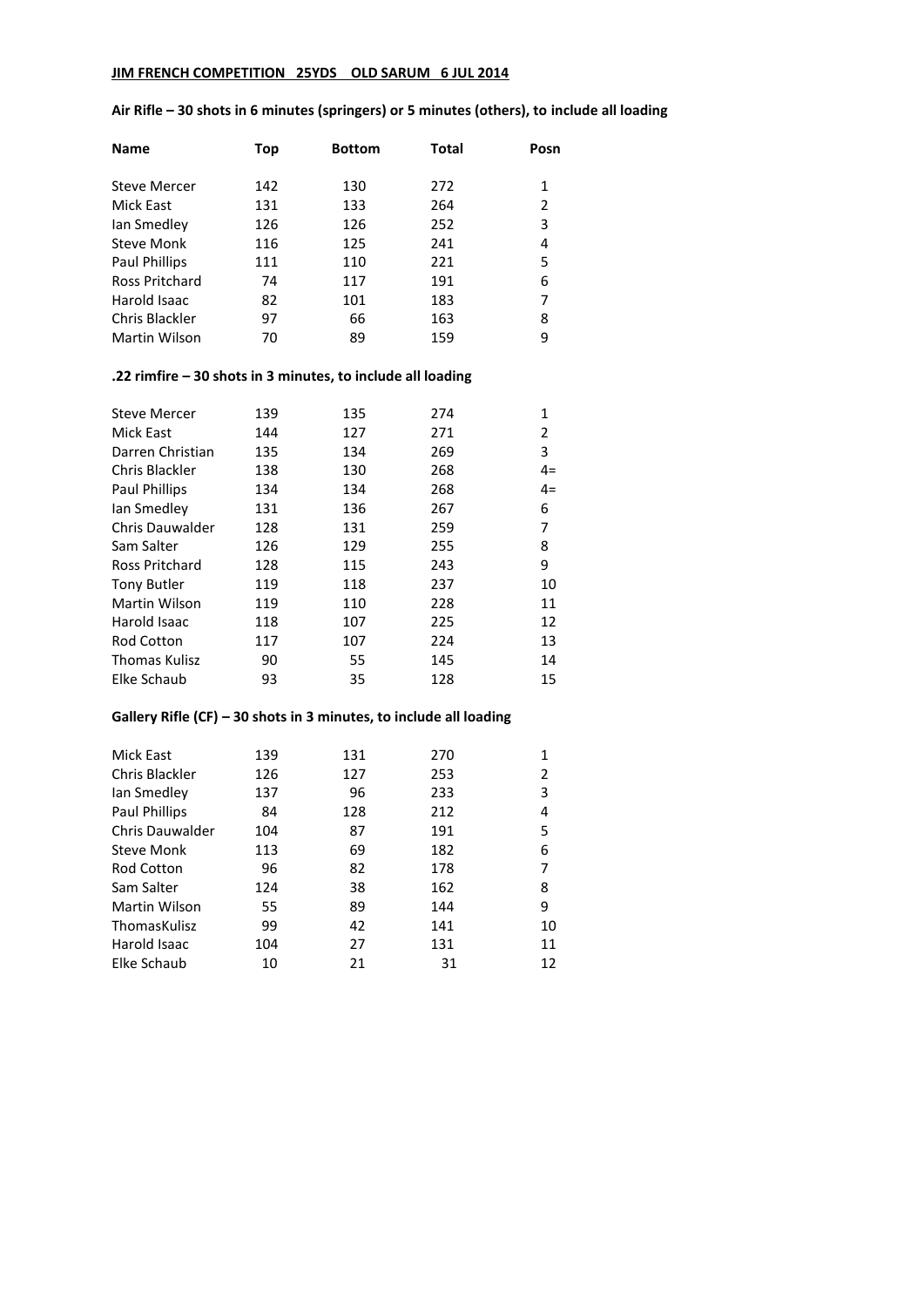#### **Aggregate**

| <b>Name</b>         | Air   | .22   | GR(CF) | Total | Posn         |
|---------------------|-------|-------|--------|-------|--------------|
| Mick East           | 264   | 271   | 270    | 805   | $\mathbf{1}$ |
| lan Smedley         | 252   | 267   | 233    | 752   | 2            |
| Paul Phillips       | 221   | 268   | 212    | 701   | 3            |
| Chris Blackler      | 163   | 268   | 253    | 684   | 4            |
| <b>Steve Mercer</b> | 272   | 274   | -----  | 546   | 5            |
| Harold Isaac        | 183   | 225   | 131    | 539   | 6            |
| Martin Wilson       | 159   | 228   | 144    | 531   | 7            |
| Chris Dauwalder     |       | 259   | 191    | 450   | 8            |
| Ross Pritchard      | 191   | 243   |        | 434   | 9            |
| <b>Steve Monk</b>   | 241   | ----- | 182    | 423   | 10           |
| Sam Salter          | ----- | 255   | 162    | 417   | 11           |
| <b>Rod Cotton</b>   |       | 224   | 178    | 402   | 12           |
| Thomas Kulisz       |       | 145   | 141    | 286   | 13           |
| Darren Christian    |       | 269   |        | 269   | 14           |
| <b>Tony Butler</b>  |       | 237   |        | 237   | 15           |
| Elke Schaub         |       | 128   | 31     | 159   | 16           |

# **.22 RIMFIRE PRONE 100YDS ANDOVER 13 JUL 2014**

| Name<br><b>Score</b>  | Posn      |
|-----------------------|-----------|
| James Bowhill<br>212  | 1         |
| 190<br>Paul Phillips  | 2         |
| 169<br>lan Smedley    | 3         |
| 168.1<br>Ivan Casey   | 4         |
| Tom Raud<br>142       | 5         |
| 129<br>Thomas Kulisz  | 6         |
| Philip Ludgate<br>122 | 7         |
| Simon Raud<br>113     | 8         |
| 197<br>lan Smedley    | $2nd$ att |
| 145<br>Ivan Casey     | $2nd$ att |

### **.22 RIMFIRE OFFHAND 25M OLD SARUM 20 JUL 2014**

| <b>Name</b>           | <b>Top</b> | <b>Bottom</b> | <b>Total</b> | Posn |
|-----------------------|------------|---------------|--------------|------|
| Mick East             | 148        | 144           | 292          | 1    |
| lan Smedley           | 147        | 141           | 288          | 2    |
| Paul Phillips         | 133        | 141           | 274          | 3    |
| Noel Smith            | 136        | 134           | 270          | 4    |
| Sam Salter            | 136        | 133           | 269          | 5    |
| Lloyd Davy            | 129        | 139           | 268          | 6=   |
| <b>Ross Pritchard</b> | 132        | 136           | 268          | $6=$ |
| Ivan Casey            | 129        | 135           | 264          | $8=$ |
| John Thornton         | 136        | 128           | 264          | $8=$ |
| <b>Tony Butler</b>    | 129        | 131           | 260          | 10   |
| Steve Monk            | 124        | 127           | 251          | 11   |
| <b>Bill Snook</b>     | 123        | 127           | 250          | 12   |
| Tom Stringer (G)      | 121        | 128           | 249          | 13   |
| Gerry Bateman         | 110        | 117           | 227          | 14   |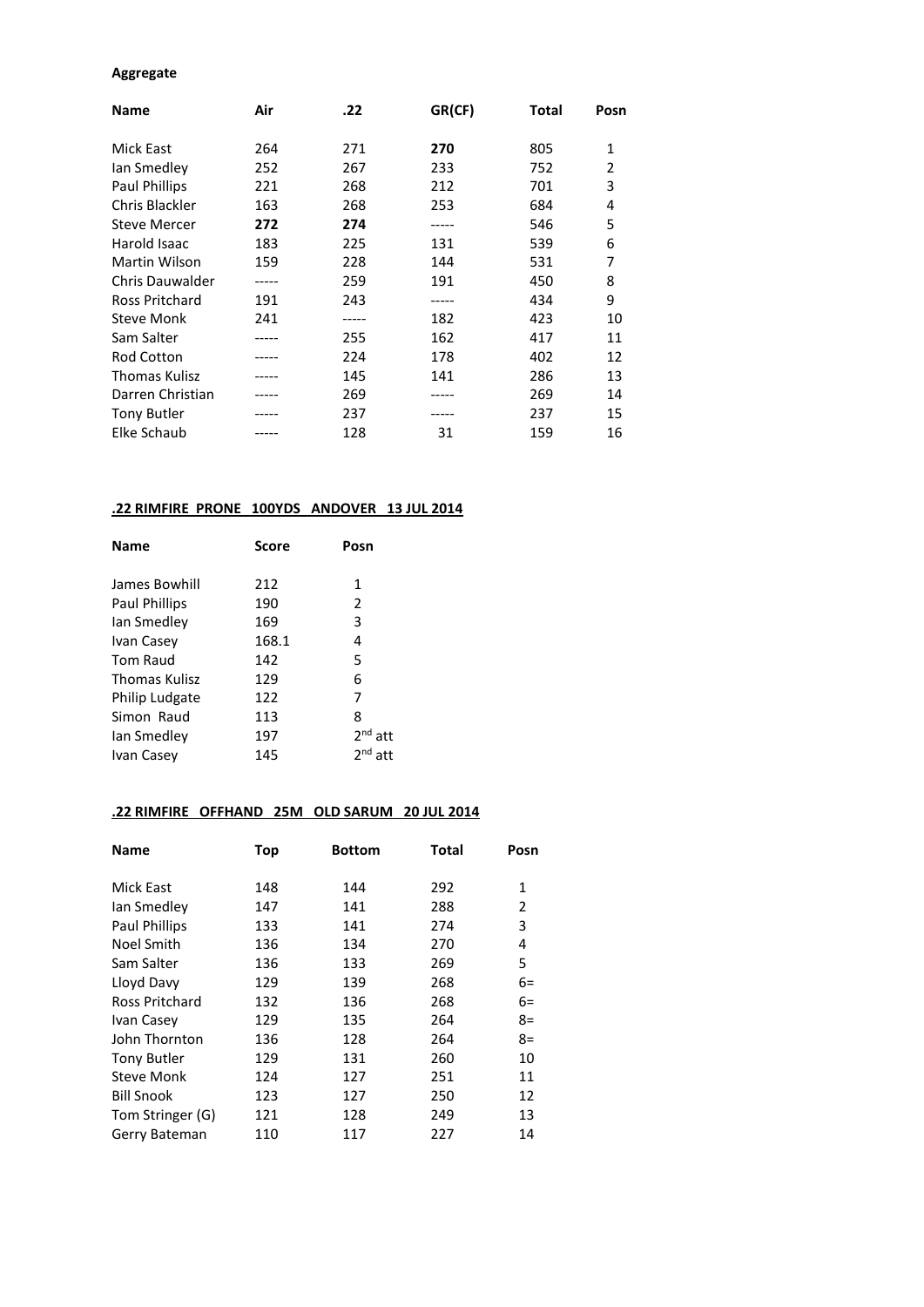# **.22 RIMFIRE 'TIMED & PRECISION 1' OLD SARUM 20 JUL 2014**

| <b>Name</b>        | <b>P1</b> | P <sub>2</sub> | P3   | Total  | Posn         |
|--------------------|-----------|----------------|------|--------|--------------|
| Mick East          | 117.6     | 120.5          | 59.3 | 296.14 | $\mathbf{1}$ |
| Ali Bamford        | 118.5     | 119.6          | 58.0 | 295.11 | 2            |
| lan Smedley        | 119.4     | 116.2          | 59.3 | 294.9  | 3            |
| Noel Smith         | 112.2     | 119.5          | 59.0 | 290.7  | 4            |
| Paul Phillips      | 116.2     | 113.2          | 58.1 | 287.5  | 5            |
| Sam Salter         | 115.4     | 113.3          | 58.0 | 286.7  | 6            |
| <b>Bill Snook</b>  | 115.1     | 112.2          | 57.0 | 284.3  | 7            |
| Lloyd Davy         | 113.2     | 113.2          | 57.0 | 283.4  | 8            |
| <b>Steve Monk</b>  | 113.1     | 106.0          | 59.2 | 278.3  | 9            |
| Gerry Bateman      | 106.1     | 113.4          | 56.1 | 275.6  | 10           |
| Ross Pritchard     | 111.2     | 107.0          | 56.1 | 274.3  | 11           |
| <b>Tony Butler</b> | 113.6     | 103.1          | 55.0 | 271.7  | 12           |
| Tom Stringer (G)   | 104.1     | 107.1          | 56.0 | 267.2  | 13           |
| Norman Williamson  | 108.2     | 103.0          | 44.1 | 255.3  | 14           |
| Sam King (G)       | 108.1     | 75.1           | 51.0 | 234.2  | 15           |
| John Thornton      | 107.0     | 109.1          | 10.0 | 226.1  | 16           |

### **GALLERY RIFLE (CF) OFFHAND 25M OLD SARUM 3 AUG 2014**

| Name                   | <b>Top</b> | <b>Bottom</b> | Total | Posn         |
|------------------------|------------|---------------|-------|--------------|
|                        |            |               |       |              |
| Mick East              | 141        | 143           | 284   | $\mathbf{1}$ |
| Chris Blackler         | 129        | 136           | 265   | $2 =$        |
| Ivan Casey             | 127        | 138           | 265   | $2 =$        |
| <b>Steve Mercer</b>    | 135        | 130           | 265   | $2 =$        |
| <b>Chris Dauwalder</b> | 133        | 129           | 262   | 5            |
| <b>Matt Mercer</b>     | 118        | 135           | 253   | 6            |
| Sam Salter             | 126        | 125           | 251   | 7            |
| Gary Jeffries          | 121        | 127           | 248   | 8            |
| Steve Monk             | 123        | 123           | 246   | 9            |
| Dave Jamieson          | 124        | 121           | 245   | 10           |
| <b>Bill Snook</b>      | 121        | 116           | 237   | 11           |
| Harold Isaac           | 120        | 115           | 235   | 12           |
| Peter Kiv              | 116        | 118           | 234   | 13           |
| Simon Raud             | 110        | 121           | 231   | 14           |
| <b>Thomas Kulisz</b>   | 110        | 120           | 230   | $15 =$       |
| Jason Vaughan          | 111        | 119           | 230   | $15 =$       |
| <b>Tony Butler</b>     | 100        | 116           | 216   | 17           |
| Elke Schaub            | 99         | 94            | 193   | 18           |

### **GALLERY RIFLE (CF) 'MULTI-TARGET' OLD SARUM 3 AUG 2014**

| <b>Name</b>        | Left | Right | Total | Posn                   |
|--------------------|------|-------|-------|------------------------|
| <b>Mick East</b>   | 56   | 59    | 115   | 1                      |
| Chris Blackler     | 53   | 59    | 112   | 2                      |
| Gary Jeffries      | 55   | 52    | 107   | 3                      |
| Graham Downer      | 51   | 47    | 98    | 4                      |
| Sam Salter         | 50   | 46    | 96    | 5                      |
| Chris Dauwalder    | 47   | 47    | 94    | 6                      |
| Dave Jamieson      | 42   | 49    | 91    | 7                      |
| Harold Isaac       | 49   | 38    | 87    | $8=$                   |
| Martin Wilson      | 38   | 49    | 87    | $8=$                   |
| <b>Bill Snook</b>  | 41   | 46    | 87    | $8=$                   |
| <b>Steve Monk</b>  | 51   | 33    | 84    | 11                     |
| <b>Matt Mercer</b> | 30   | 37    | 67    | 12                     |
| Chris Blackler     | 56   | 57    | 113   | 2 <sup>nd</sup><br>att |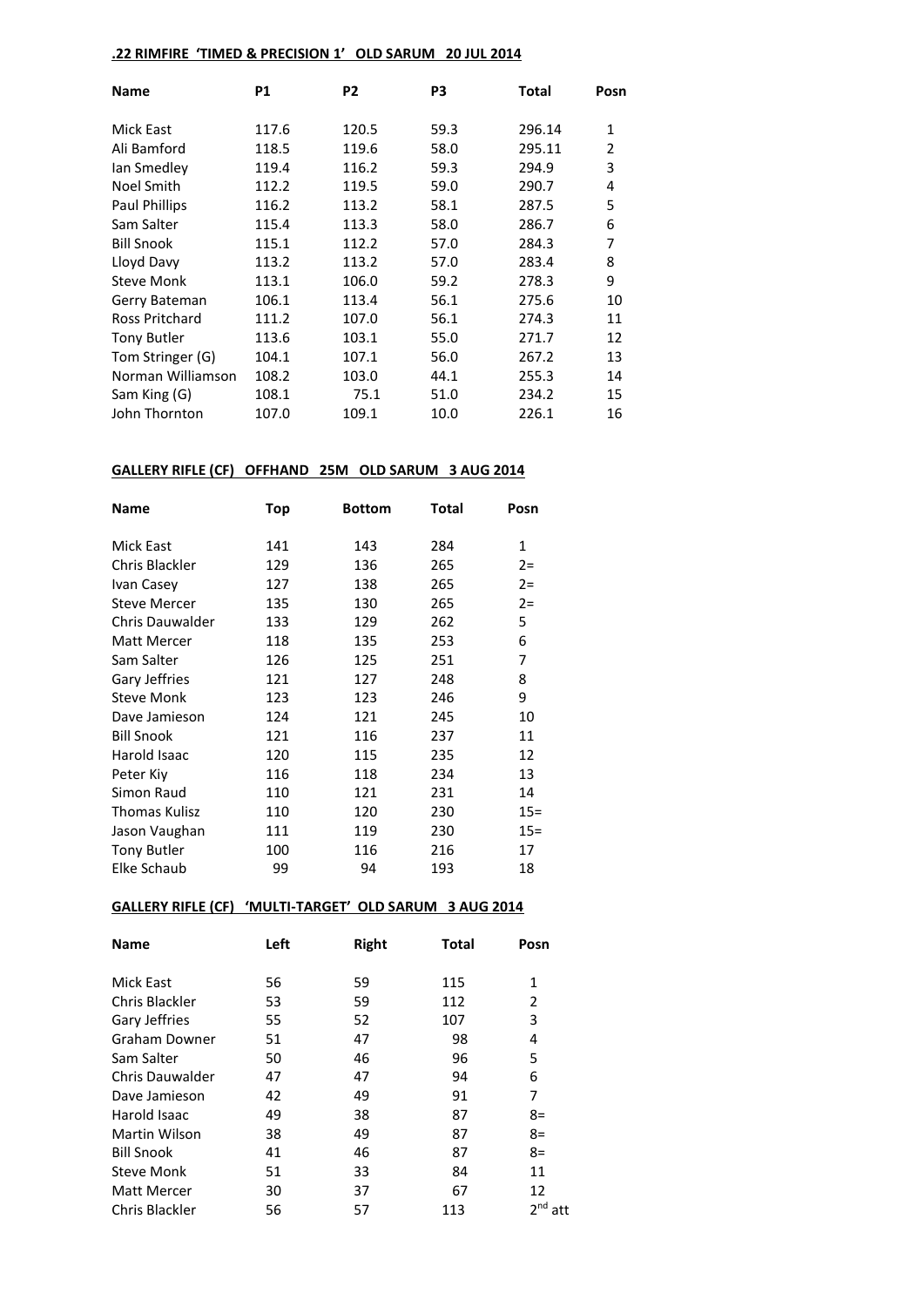### **F CLASS 300YDS CENTURY 10 AUG 2014**

| <b>Name</b>     | <b>Class</b> | <b>Rifle</b> | <b>Calibre</b> | <b>Bullet Wt</b> | <b>Score</b> | Posn      | <b>Pts</b> |
|-----------------|--------------|--------------|----------------|------------------|--------------|-----------|------------|
| Richard Sharman | F/O          | Barnard      | 284 Shehane    | 180              | 71.1         | 1         | 10         |
| Gary Jeffries   | F/TR         | Stevr        | .223           | 73               | 69.4         | 2         | 9          |
| Steve Jugg      | F/O          | <b>GBR</b>   | 6.5x47         | 139              | 68.1         | 3         | 8          |
| Graham Downer   | F/TR         | Surgeon Tac  | .308           | 155              | 67.1         | 4         | 7          |
| Simon Rogers    | F/TR         | Remington    | .308           | ?                | 60.1         | 5         | 6          |
| Neil Wragg (G)  | F/TR         | Remington    | .308           | 155              | 39.0         | 6         |            |
| Graham Downer   | F/TR         | Surgeon Tac  | .308           | 155              | 68.0         | $2nd$ att |            |
| F/TR            |              |              |                |                  |              |           |            |
| Gary Jeffries   | F/TR         | Stevr        | .223           | 73               | 69.4         | 1         | 10         |
| Graham Downer   | F/TR         | Surgeon Tac  | .308           | 155              | 67.1         | 2         | 9          |
| Simon Rogers    | F/TR         | Remington    | .308           | ?                | 60.1         | 3         | 8          |
| Neil Wragg (G)  | F/TR         | Remington    | .308           | 155              | 39.0         | 4         |            |
| Graham Downer   | F/TR         | Surgeon Tac  | .308           | 155              | 68.0         | $2nd$ att |            |

# **GALLERY RIFLE (CF) OFFHAND 25M OLD SARUM 24 AUG 2014**

| <b>Name</b>            | Top | <b>Bottom</b> | Total | Posn      |
|------------------------|-----|---------------|-------|-----------|
| Mick East              | 145 | 143           | 288   | 1         |
| Phillip Ludgate        | 136 | 140           | 276   | $2 =$     |
| lan Smedley            | 142 | 134           | 276   | $2 =$     |
| Chris Blackler         | 143 | 132           | 275   | 4         |
| John Thornton          | 134 | 136           | 270   | 5         |
| Pete Smith             | 131 | 135           | 266   | 6         |
| John Turnham (G)       | 121 | 137           | 258   | 7         |
| Julian Mackie          | 124 | 133           | 257   | 8         |
| Hal Bohne              | 124 | 130           | 254   | 9         |
| Sam Salter             | 127 | 126           | 253   | 10        |
| Gary Jeffries          | 131 | 121           | 252   | 11        |
| Harold Isaac           | 121 | 128           | 249   | 12        |
| <b>Chris Dauwalder</b> | 130 | 118           | 248   | $13=$     |
| Paul Phillips          | 121 | 127           | 248   | $13=$     |
| Martin Wilson          | 126 | 112           | 238   | 15        |
| Peter Kiy              | 119 | 117           | 236   | 16        |
| Simon Raud             | 114 | 105           | 219   | 17        |
| <b>Tom Raud</b>        | 105 | 111           | 216   | 18        |
| Chris Dauwalder        | 133 | 128           | 261   | $2nd$ att |

# **.22 RIMFIRE 'AMERICA MATCH' OLD SARUM 24 AUG 2014**

| <b>Name</b>            | 150 secs | 30 secs | 20 secs | Total | Posn           |
|------------------------|----------|---------|---------|-------|----------------|
| <b>Mick East</b>       | 97       | 93      | 88      | 278   | 1              |
| lan Smedley            | 93       | 88      | 92      | 273   | $\overline{2}$ |
| Pete Smith             | 91       | 89      | 88      | 268   | 3              |
| John Thornton          | 89       | 81      | 89      | 259   | 4              |
| <b>Chris Dauwalder</b> | 90       | 86      | 77      | 253   | 5              |
| Sam Salter             | 91       | 83      | 78      | 252   | 6              |
| Hal Bohne              | 92       | 88      | 71      | 251   | 7              |
| Chris Blackler         | 85       | 75      | 85      | 245   | $8=$           |
| Phillip Ludgate        | 88       | 81      | 76      | 245   | $8=$           |
| Julian Mackie          | 77 (11)  | 74      | 87 (11) | 238   | 10             |
| Harold Isaac           | 83       | 67      | 84      | 234   | 11             |
| Paul Phillips          | 80       | 65      | 78      | 223   | 12             |
| Peter Kiv              | 69       | 72      | 67      | 208   | 13             |